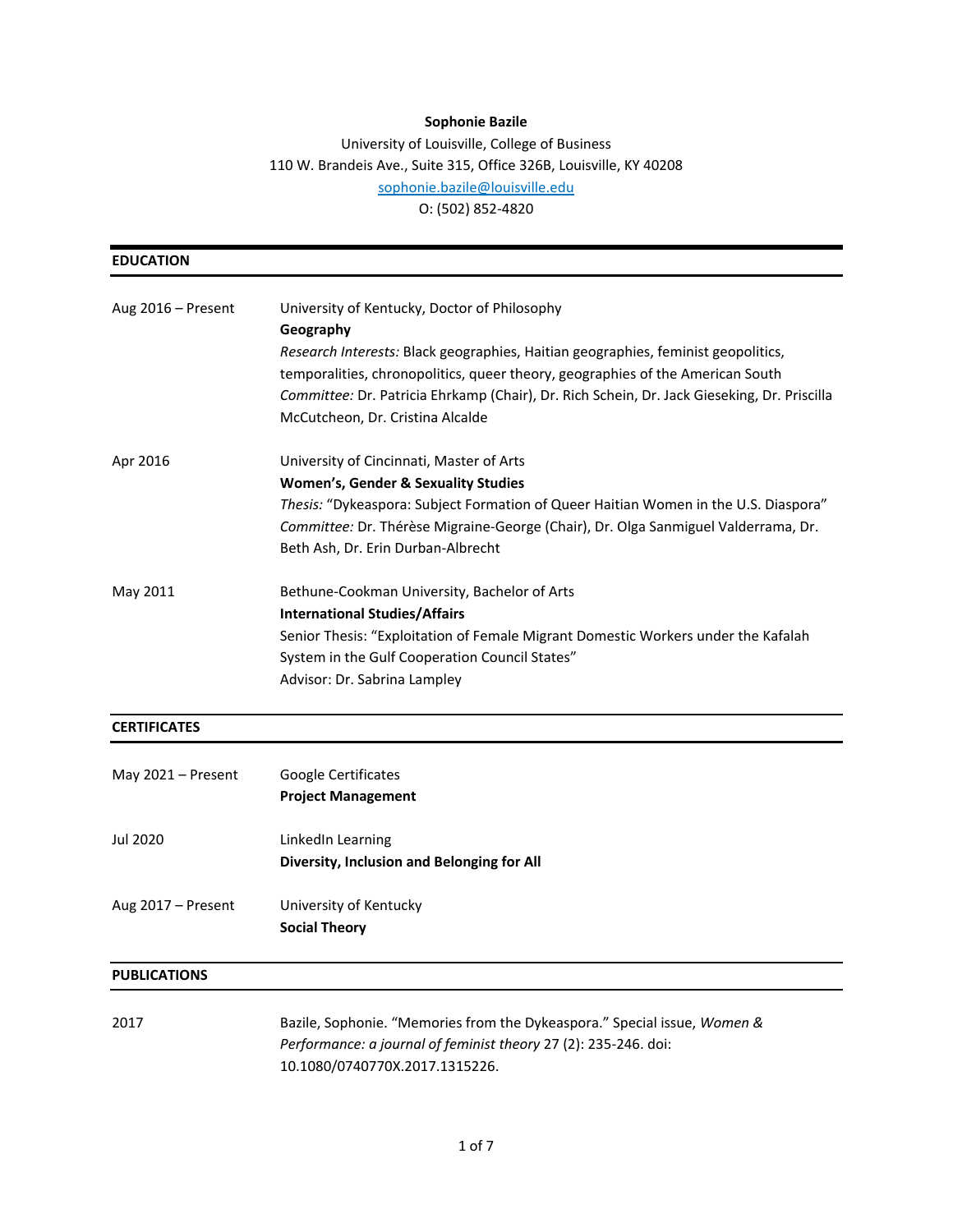### **BOOK REVIEWS**

| 2019 | Review of Black on Both Sides: A Racial History of Trans Identity, by C. Riley Snorton. |
|------|-----------------------------------------------------------------------------------------|
|      | Book Review Symposium: Queer Geographies, Antipode: A Radical Journal of                |
|      | Geography, 1-5. https://antipodeonline.org/wp-content/uploads/2019/05/2.-sophonie-      |
|      | bazile ak.pdf.                                                                          |

## **AWARDS**

| 2021          | Society of Collegiate Leadership and Achievement                                  |
|---------------|-----------------------------------------------------------------------------------|
| 2019          | Dept. of Geography Research Fellowship                                            |
| $2019 - 2019$ | Inclusive Pedagogies Graduate Learning Community                                  |
| 2017          | Graduate and Professional Student LGBTQ* Research Grant                           |
| 2017          | CDG Professional Development Fund Award                                           |
| 2017          | Omicron Delta Kappa National Leadership and Honor Society                         |
| 2016          | Dept. of Women's, Gender and Sexuality Studies Graduate Student of the Year Award |
| 2016          | Golden Key International Honour Society                                           |
| 2015          | Taft Research Center Graduate Enrichment Award                                    |
| 2015          | Commission on the Status of Women Travel Award                                    |
| 2015          | Taft Research Center Graduate Summer Fellowship Award                             |
| 2014          | University of Cincinnati Graduate Incentive Award                                 |
|               |                                                                                   |

### **CONFERENCE PARTICIPATION**

| Organizer                  |                                                                                                                                                                                            |
|----------------------------|--------------------------------------------------------------------------------------------------------------------------------------------------------------------------------------------|
| $2017 - 2018$              | Undergraduate Research Paper Competition. 8th Annual Dimensions of Political Ecology<br>Conference. University of Kentucky. Lexington, KY.                                                 |
| $2016 - 2017$              | Logistics & Social Media. Teach-In on the Trump Presidency! University of Kentucky.<br>Lexington, KY.                                                                                      |
| $2015 - 2016$              | Logistics Committee Chair. QueerCon! 2016. Theme: "Social Justice Warriors." University<br>of Cincinnati. Cincinnati, OH.                                                                  |
| $2010 - 2011$              | Conference Chair. 30 <sup>th</sup> Annual Model United Nations Conference. Theme: "The<br>Elimination of Social Barriers against Women." Bethune-Cookman University. Daytona<br>Beach, FL. |
| <b>Paper Presentations</b> |                                                                                                                                                                                            |
| 2017                       | "Black Collective Memory and Black Geographies." Black Spatial Intimacies. National<br>Women's Studies Association. Baltimore, MD. November.                                               |
| 2017                       | "Black Feminist Epistemology in the Geography Classroom." Methods, Praxis, and<br>Activism. Feminist Geography 2017. Chapel Hill, NC. May.                                                 |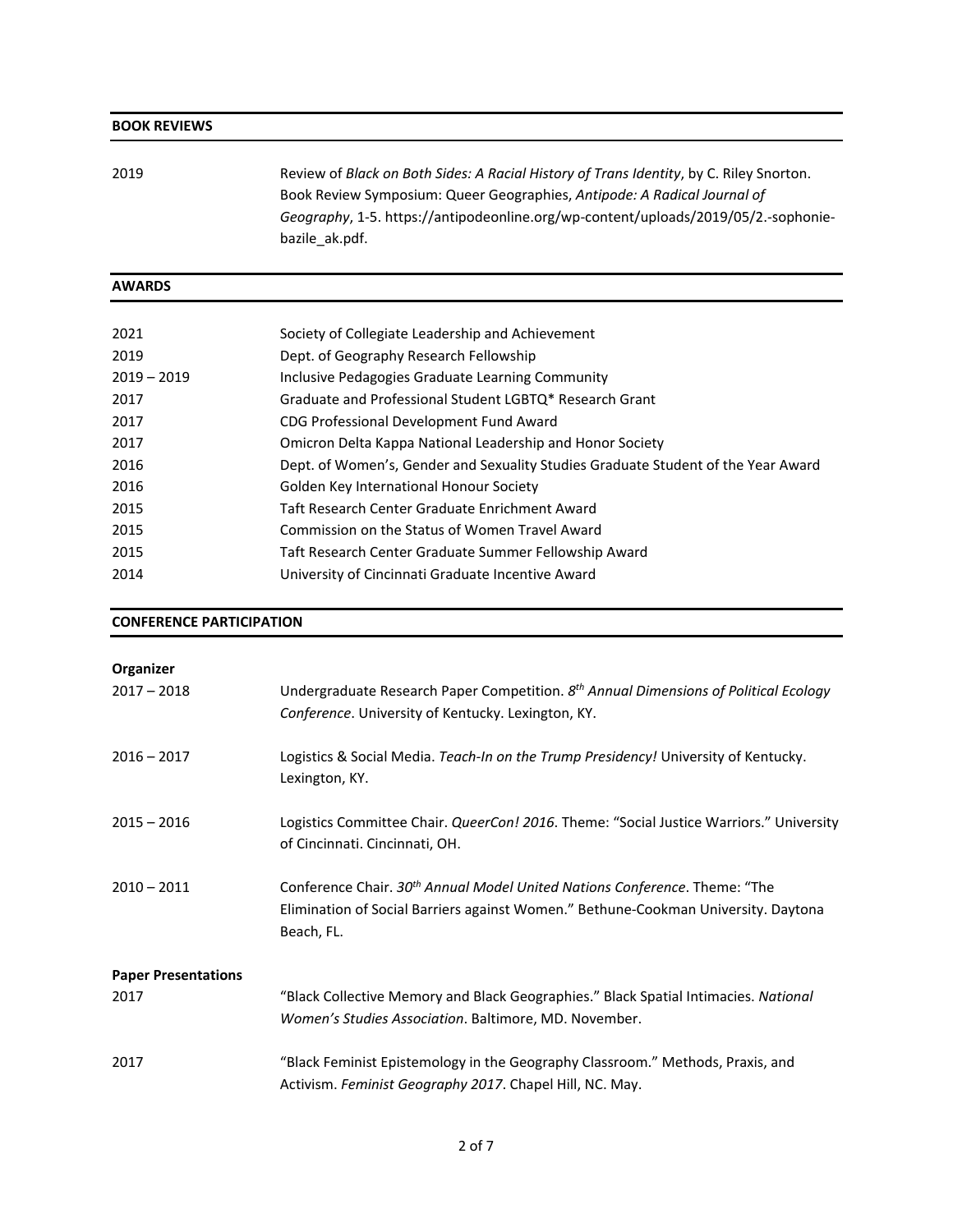| 2017                       | "Race & Queer Rurality: Black Queers in the U.S. Rural South." The Visible and Invisible<br>in Rural Communities I: Group Identity and Constructions of Place. American Association<br>of Geographers Annual Meeting. Boston, MA. April.                                                     |
|----------------------------|----------------------------------------------------------------------------------------------------------------------------------------------------------------------------------------------------------------------------------------------------------------------------------------------|
| 2015                       | "Dykeaspora: Queer Haitian Women Creating their Own Spaces." Underground<br>Performances and Discrete Productions. National Women's Studies Association<br>Annual Conference. Milwaukee, WI. November.                                                                                       |
| 2015                       | "Dykeaspora: Queer Haitian Women in the U.S." Trans*Hybridity. Trans Writ Large:<br>Writing Difference Graduate Student Conference. Cincinnati, OH. March.                                                                                                                                   |
| <b>Panel Contributions</b> |                                                                                                                                                                                                                                                                                              |
| 2018                       | "Decolonization Epistemologies: Black Women Creating Space Between the Words."<br>American Association of Geographers Annual Meeting. New Orleans, LA. April.                                                                                                                                |
| 2018                       | "Tracing Black Queer Spatialities - #1." American Association of Geographers Annual<br>Meeting. New Orleans, LA. April.                                                                                                                                                                      |
| 2018                       | "Political Geographies of Discomfort Feminism and Uncomfortable Intimacy."<br>American Association of Geographers Annual Meeting. New Orleans, LA. April.                                                                                                                                    |
| 2017                       | "N'ap Mache Ansanm (We Are Walking Together): A roundtable to conceptualize<br>transnational and trans-disciplinary alliances for the futures of liberated Haitians."<br>28 <sup>th</sup> Annual Haitian Studies Association Conference. New Orleans, LA. November.                          |
| 2011                       | "Exploitation of Female Migrant Domestic Workers under the Kafalah System in the Gulf<br>Cooperation Council States." Domestic Abuse: International Perspectives. 2 <sup>nd</sup> Annual<br>Mary McLeod Bethune Women's Conference. Bethune-Cookman University. Daytona<br>Beach, FL. April. |
| <b>Moderated Sessions</b>  |                                                                                                                                                                                                                                                                                              |
| 2018                       | "Undergraduate Research Paper Symposium." 8th Annual Dimensions of Political<br>Ecology Conference. University of Kentucky. Lexington, KY. February.                                                                                                                                         |
| 2017                       | "Perspectives on Community and Resistance: Performing Solidarity Work in<br>Marginalized Communities." Kentucky Gender & Women's Studies Conference.<br>University of Kentucky. Lexington, KY. September.                                                                                    |
| <b>WORKSHOPS</b>           |                                                                                                                                                                                                                                                                                              |
| 2015                       | For Lack of Better Words: Labeling and Signifying Non-Normative Identities in U.S.<br>Academia. University of Cincinnati. Cincinnati, OH.                                                                                                                                                    |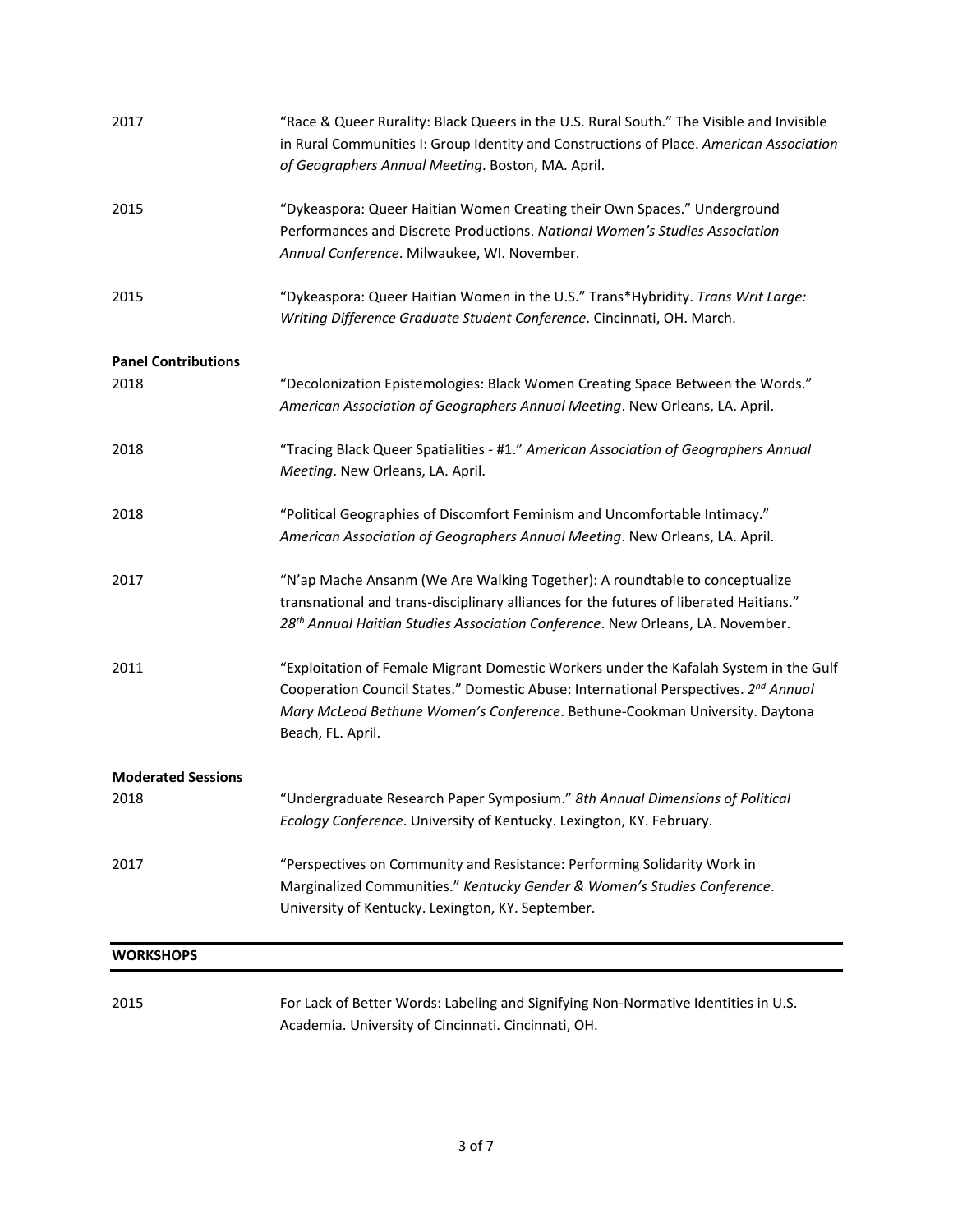| <b>WORKSHOPS</b>             |                                                                                                                                                                                                                                                                                                                                                                                                                                                                                                                                 |
|------------------------------|---------------------------------------------------------------------------------------------------------------------------------------------------------------------------------------------------------------------------------------------------------------------------------------------------------------------------------------------------------------------------------------------------------------------------------------------------------------------------------------------------------------------------------|
| 2018                         | "Dykeaspora: Queer Haitian Women in the U.S. Diaspora." Office of LGBTQ* Resources.<br>Lunch & Learn. University of Kentucky. Lexington, KY. February.                                                                                                                                                                                                                                                                                                                                                                          |
| <b>DIVERSITY INITIATIVES</b> |                                                                                                                                                                                                                                                                                                                                                                                                                                                                                                                                 |
| Aug 2020 - May 2021          | Research Assistant. Center for Equality and Social Justice (CESJ).<br>University of Kentucky - Lexington, KY<br>Duties: Design undergraduate course on race/racism and education at the University of<br>Kentucky; co-design a shadowing program for undergraduate students of color and high<br>school students of color; co-create a workshop on diversity and inclusion for faculty<br>members at the University of Kentucky; create flyers to promote CESJ events; and<br>launch and manage CESJ's Microsoft Teams account. |
| May 2018 - June 2018         | Graduate Student Representative. Associate Director Search Committee.<br>Center for Graduate and Professional Diversity Initiatives.<br>University of Kentucky - Lexington, KY.<br>Duties: Review potential candidate applications; review and edit questions for phone<br>interviews; conduct phone interviews; review and edit questions for in-person<br>interviews; and recommend/vote for the best qualified candidate.                                                                                                    |
| Aug 2017 - Apr 2019          | Co-Chair. Sexuality and Space Specialty Group (SXSSG).<br>American Association of Geographers (AAG).<br>Duties: Organize the SXSSG pre-conference; organize specialty group sessions at AAG;<br>Maintain SXSSG WordPress site; promote SXSSG AAG events on social media, including<br>Twitter and Facebook; and coordinate SXSSG student paper competition.                                                                                                                                                                     |
| Aug 2015 - Apr 2016          | Graduate Student Representative . Faculty Search Committee.<br>Department of Women, Gender and Sexuality Studies<br>University of Cincinnati - Cincinnati, OH.<br>Duties: Review draft of faculty position requirements and recommend changes; review<br>potential candidate applications; review and edit questions for in-person interviews;<br>share list of potential candidates to graduate students in the department; and<br>recommend/vote for the best qualified candidate.                                            |

### **PROFESSIONAL EXPERIENCE**

Aug 2021 – Present **Online Student Support & Community Coordinator.** *Office of Online Programs.* University of Louisville, College of Business – Louisville, KY. *Duties:* Provide support to students in the Online MBA Program who need access to university resources or are struggling with factors that impact their academic success, such as time management or organizational skills; provide at-risk student intervention for online MBA students, whether academic or personal in nature; design, coordinate, and implement community-building initiatives for students in the Online MBA Program.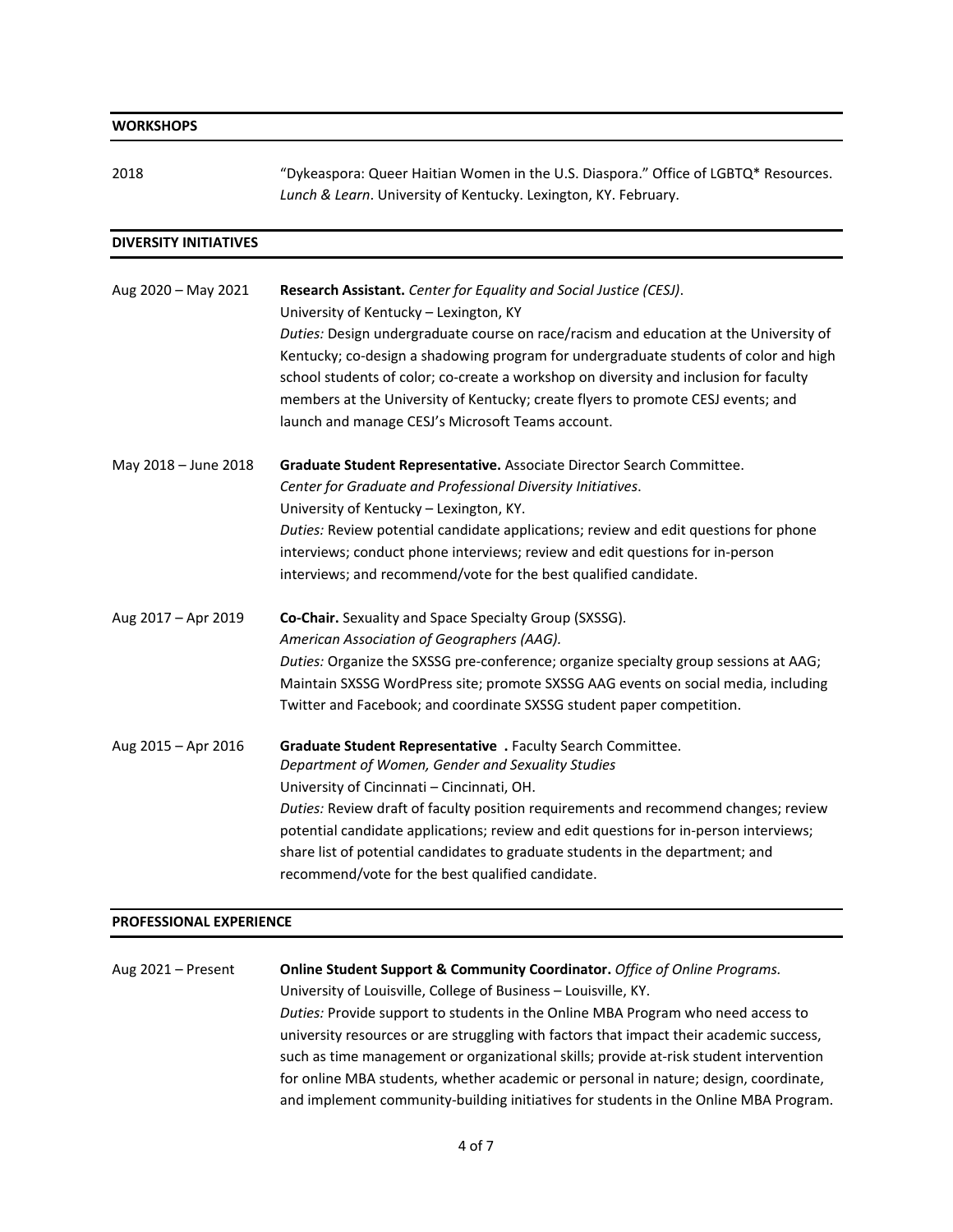| Jan 2021 - May 2021 | Primary Instructor. A&S 330: Understanding Racism in Education.                                |
|---------------------|------------------------------------------------------------------------------------------------|
|                     | University of Kentucky - Lexington, KY.                                                        |
|                     | Duties: Co-design course with the Director and Assistant Director of the CESJ; draft           |
|                     | syllabus and outline course descriptions, objectives, requirements, assignments, and           |
|                     | readings; design Canvas course page and upload all required documents/readings for             |
|                     | students; outline weekly lessons plans for Spring 2021 semester; and design tutoring           |
|                     |                                                                                                |
|                     | component of the course with representative from Harrison Elementary School.                   |
| Jan 2020 - May 2020 | Teaching Assistant (Recitation Instructor). GEO 261: Global Dynamics of Health and<br>Disease. |
|                     |                                                                                                |
|                     | University of Kentucky - Lexington, KY.                                                        |
|                     | Duties: Design weekly lesson plans for 3 recitation sections with 20-25 students each;         |
|                     | co-author and proctor exams for a total class size of 120-150 students; confer with            |
|                     | students to solve disputes with course work or professor/TA; provide students with             |
|                     | constructive feedback on how to improve their writing, including syntax, grammar, and          |
|                     | punctuation; maintain record of students' coursework and grades via Canvas and/or              |
|                     | Microsoft Excel; and submit final grades to the Registrar's Office.                            |
| Aug 2017 - Dec 2018 | Teaching Assistant (Recitation Instructor). GEO 162: Intro to Global Environmental             |
|                     | Issues.                                                                                        |
|                     |                                                                                                |
|                     | University of Kentucky - Lexington, KY.                                                        |
|                     | Duties: Design weekly lesson plans for 3 recitation sections with 18-25 students each;         |
|                     | proctor exams for a total class size of 120-130 students; provide students with                |
|                     | constructive feedback on how to improve their writing; maintain a record of students'          |
|                     | coursework, grades, and attendance via Canvas and/or Microsoft Excel; and submit final         |
|                     | grades to the Registrar's Office.                                                              |
| Jan 2017 - May 2017 | Teaching Assistant (Grader). GEO 221: Immigrant America.                                       |
|                     | University of Kentucky - Lexington, KY.                                                        |
|                     |                                                                                                |
|                     | Duties: Grade weekly assignments for 45-50 students; maintain a record of students'            |
|                     | coursework, grades, and attendance via Canvas and/or Microsoft Excel; proctor exams;           |
|                     | and provide students with constructive feedback on how to improve their writing,               |
|                     | including syntax, grammar, and punctuation.                                                    |
| Aug 2016 - Dec 2016 | Teaching Assistant (Grader). ENS 300: Gender and Environment.                                  |
|                     | University of Kentucky - Lexington, KY.                                                        |
|                     |                                                                                                |
|                     | Duties: Grade weekly assignments for 40-45 students; maintain a record of students'            |
|                     | coursework, grades, and attendance via Canvas and/or Microsoft Excel; proctor exams;           |
|                     | and provide students with constructive feedback on how to improve their writing,               |
|                     | including syntax, grammar, and punctuation.                                                    |
| Aug 2015 - May 2016 | Graduate Assistant. Department of Women's, Gender and Sexuality Studies.                       |
|                     | University of Cincinnati - Cincinnati, OH.                                                     |
|                     | Duties: Collect research on queer migrations, diaspora, and gender studies; conduct            |
|                     | online searches for journal articles, agency reports, dissertations, and books; and draft      |
|                     | literature review.                                                                             |
|                     |                                                                                                |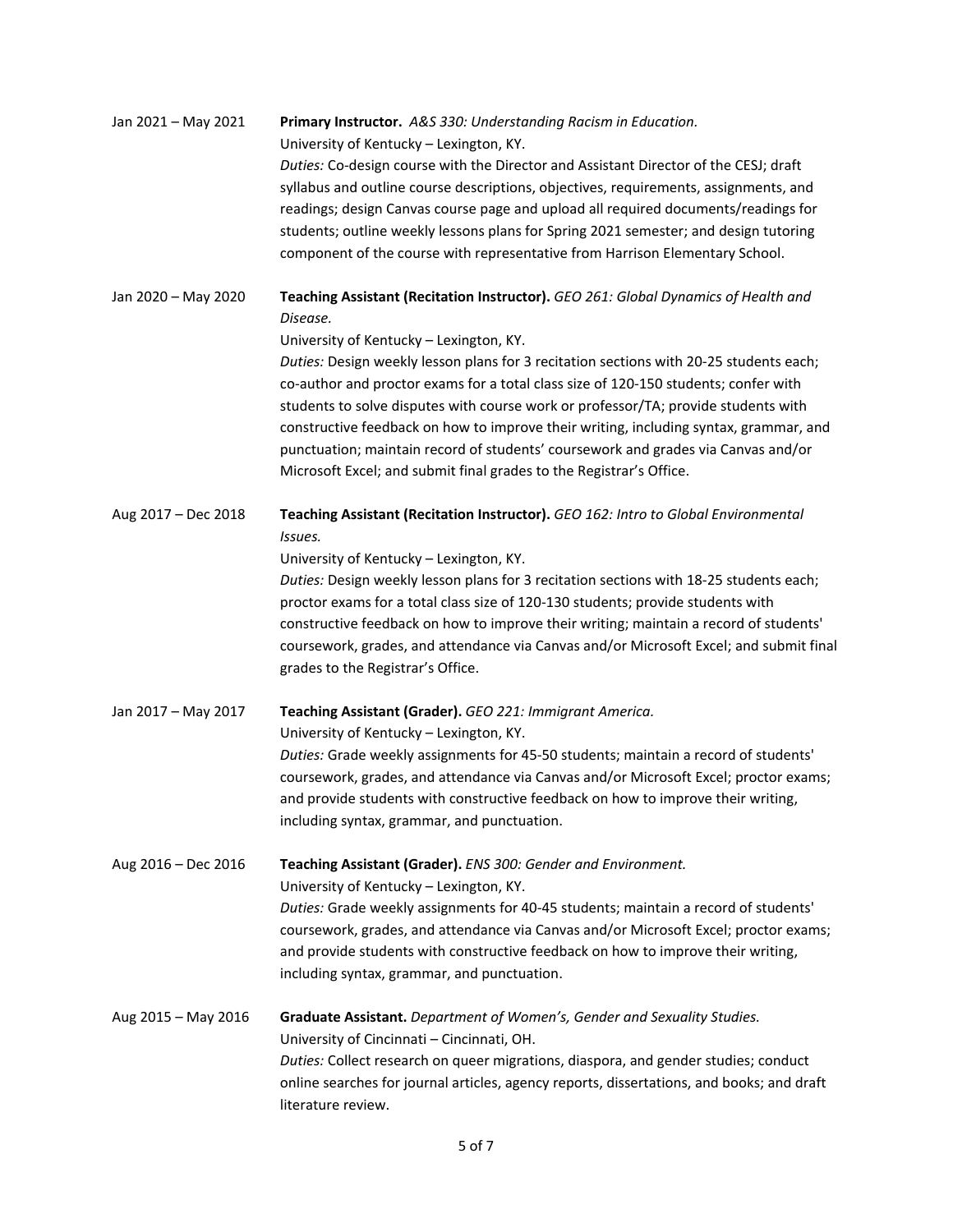Aug 2014 – Dec 2015 **Academic Coach .** *Learning Assistance Center.* University of Cincinnati – Cincinnati, OH. *Duties:* Taught success-building practices and habits in students in accordance with their unique goals, strengths, and learning styles; practice time management skills, effective notetaking, memorization techniques, motivation, and test anxiety tips with students; and inform students about campus resources specific to their academic circumstances

#### **EDITORIAL DUTIES**

2017 – 2018 **Co-Editor-in-Chief.** *disClosure: A Journal of Social of Theory*, Issue 27: Archives. Edited by Sophonie Bazile, Christine Woodward, and Zach Griffith. University of Kentucky. *Duties:* Create and publicize the call for papers on social media, including Twitter and Facebook; lead editorial collective to review submissions, copyedit, and determine issue layout; conduct final review and final edits of submissions; determine organization of submissions in journal issue; and co-author introduction/acknowledgement for journal issue.

#### **SERVICE**

| May - Jun 2018 | Graduate Student Representative. Associate Director Search Committee. Center for<br>Graduate and Professional Diversity Initiatives. University of Kentucky. |
|----------------|--------------------------------------------------------------------------------------------------------------------------------------------------------------|
| $2018 - 2019$  | President. Political Ecology Working Group. University of Kentucky.                                                                                          |
| $2017 - 2019$  | <b>Co-Chair.</b> Space & Sexuality Specialty Group. American Association of Geographers.                                                                     |
| $2017 - 2019$  | Graduate Student Representative. Black Geographies Specialty Group. American<br>Association of Geographers.                                                  |
| Jan – Apr 2017 | <b>Interim Vice President.</b> Graduate Student Congress. University of Kentucky.                                                                            |
| $2016 - 2017$  | Recorder. Geography Graduate Student Union. Department of Geography. University of<br>Kentucky.                                                              |
| $2015 - 2016$  | Graduate Student Representative. Faculty Search Committee. Department of Women,<br>Gender & Sexuality Studies. University of Cincinnati.                     |
| $2009 - 2011$  | <b>Founder &amp; Editor.</b> The Rhodes Social Sciences Newsletter. School of Social Sciences.<br>Bethune-Cookman University.                                |